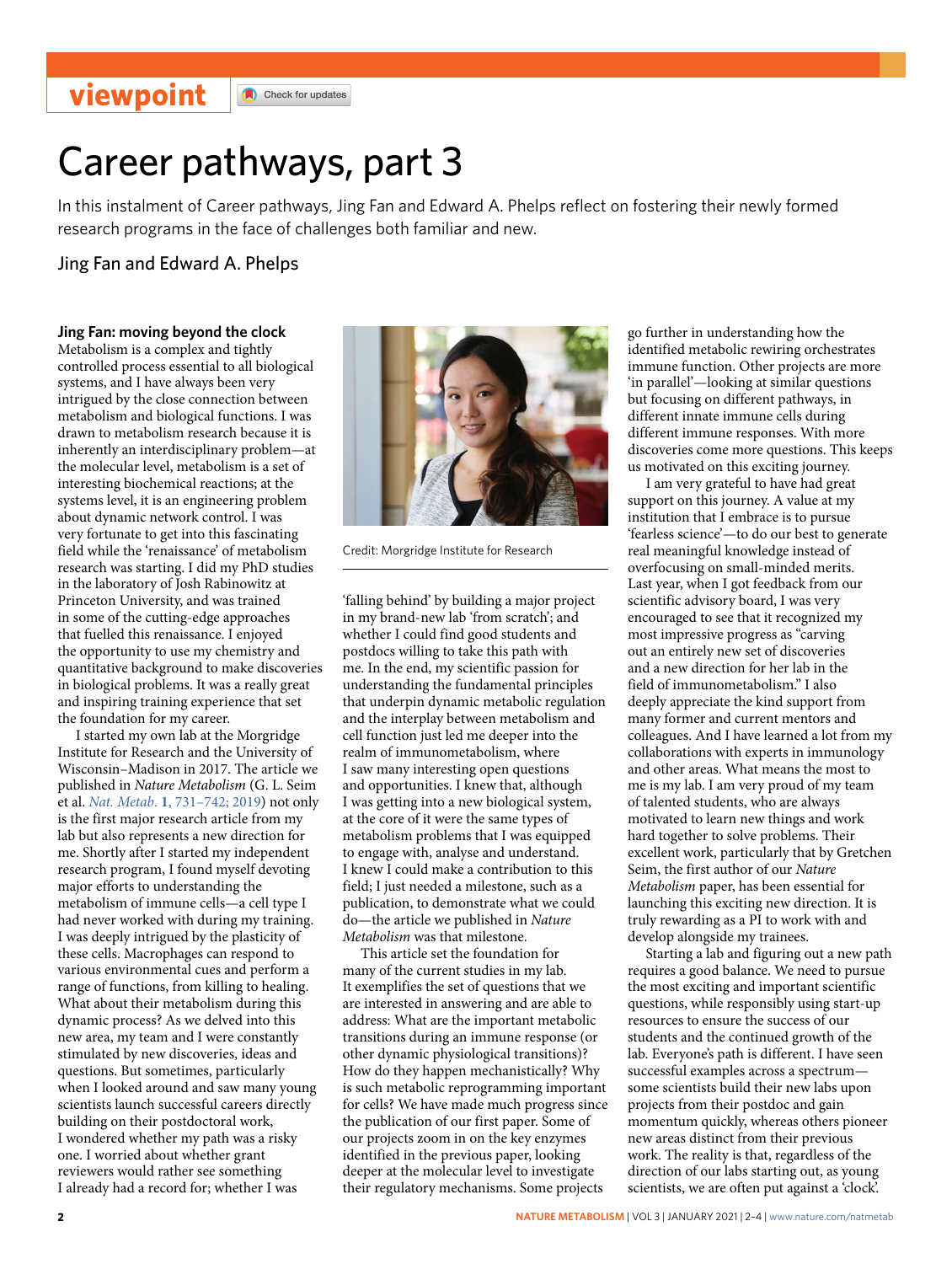For instance, the standard for the tenure process is essentially calibrated according to 'normal' productivity within the first few years, and early-career grants are to some extent evaluated on the basis of productivity in the first years. As a result, some stress about the timeframe is almost inevitable. But, at the end of the day, I chose my path not according to a clock of 3 years or 5 years, but with a view toward a long career of meaningful, passionate research. I remember that when I was first recruited to my current position, I had a great conversation with my director, Dave Pagliarini, and the institute leader, Brad Schwartz. They told me that the expectation is not to just 'check off the boxes in the tenure package' but to do research that has real impact. In that moment, I knew I was in the right place.

I think science is becoming increasingly interdisciplinary. This is exactly why metabolism is so attractive to me in the first place—it is both ubiquitous and unique. All cells need metabolism, and metabolic processes are governed by some fundamental principles, yet, in different biological contexts, metabolism can be quite distinct, and it comes with unique sets of questions. As such, the field of metabolism offers fertile ground for us as researchers to both delve deeper into the principles and expand more broadly into new biological problems. I keep reminding myself and my lab of the big picture and why we want to be scientists, particularly at times when the worry that working outside our specialty might make us fall behind the clock gets in the way of discoveries. The nature of scientific research is building on what we already know to study what we do not yet know. So we should cherish the privilege of chasing after our own questions, keep finding new frontiers, and grow from continued learning and creating.

#### **Edward A. Phelps: it starts with mentorship**

Around the middle of my postdoctoral tenure, I experienced a 'eureka' moment. I remember it clearly: I arrived at the microscopy core at the École Polytechnique Fédérale de Lausanne (EPFL) in Switzerland one chilly and overcast January afternoon with freshly prepared microscope slides. The imaging facility was busy with other researchers silently toiling away at their scopes. My eyes were still adjusting to the dim lighting as I booted up the confocal. It had been 3 years since I'd uprooted my entire existence in Atlanta, Georgia, to pursue a once-in-a-lifetime opportunity for an international postdoctoral fellowship in Switzerland. My recent months at the bench had been marked by characterizing the



Credit: Amanda Phelps

subcellular distribution of a protein called glutamic acid decarboxylase 65 (GAD65) found in pancreatic beta cells.

Before starting the project, I had never heard of GAD65, but at that time, my life revolved around its rhythms. After many dead ends and false starts, I was beginning to feel my world unravelling—the pressure to publish and obtain an independent assistant-professor position haunted me. My wife and I had just had our first child, and she had delayed her career as an attorney to support my scientific journey abroad. Although I desperately wanted to succeed, my research project was not going well. My experiments were progressing into strange territory, in which the results inexplicably, yet consistently, contradicted accepted biology.

On that particular day, I tried something different for the first time. Instead of my standard approach, I decided to examine the enzymatic product of GAD65, GABA, a neurotransmitter also found in pancreatic beta cells. Expecting another round of indecipherable puncta scattered around the cytoplasm, I started up the microscope and brought the cells slowly into focus. Peering through the eyepiece, I stopped dead in my tracks. The GABA was not in punctate vesicles, as is typical of GABA-producing cells; it was everywhere—uniformly distributed throughout the cytosol of the beta cells. Involuntarily, I jumped up from my seat and yelled out, "Yes!" and then quickly apologized to the startled researcher at the workstation next to me for my very

un-Swiss outburst. In that moment, I made the first step in the long journey towards solving a 30-year-old mystery in the islet GABA system.

It took 5 more years of effort after that first microscope slide to finally publish our results in *Nature Metabolism* on the role of GABA in pancreatic islets (D. Menegaz et al. *Nat. Metab*. **1**[, 1110–1126;](https://doi.org/10.1038/s42255-019-0135-7)  [2019\)](https://doi.org/10.1038/s42255-019-0135-7). Although it was exciting that this story was the first publication from my independent laboratory, its publication highlights the beauty of collaboration, being the culmination of coequal collaborations among my lab at the University of Florida (UF), Steinunn Baekkeskov's lab at EPFL in Switzerland and Alejandro Caicedo's lab at the University of Miami.

I opened the doors to the Phelps laboratory at UF in 2017. Although I followed a mostly conventional academic career path to get to that point, much of that trajectory was also a matter of circumstance. I was accepted into only one university after high school, and for a long time I struggled with the feeling that I did not belong there. After being encouraged by a graduate teaching assistant, I joined a research laboratory as an undergraduate, which turned out to be an awakening for me. I realize now how important that experience was and how the opportunity changed the course of my professional career. After transitioning to the graduate doctoral program at Georgia Tech, I further benefitted from excellent mentors, such as my PhD advisor, Andrés García, who helped me discover and unlock my passion and drive for science. As a postdoc at EFPL in Switzerland, the opportunity to work and study internationally with support from the Whitaker Foundation (and later from JDRF) was a formative experience professionally and personally. Even as a white immigrant in a predominantly white European country, I experienced firsthand a tiny bit of what it is like to be an immigrant scientist, and struggling to get my bearings in a newly adopted country highlighted for me the importance of empathy for those who leave their homes to pursue their dreams.

Starting my own lab as a tenure-track assistant professor at UF gave me a fresh start. While I had many potential research threads to pursue, I was still passionate about uncovering the nuances of the GABA story, so I took a risk, investing heavily in further developing our findings. I was fortunate to have recruited a talented and intuitive doctoral student, Walker Hagan, who delved into this project, methodically working to uncover the molecular mechanism of GABA release from the cytosol of beta cells. We learned on the